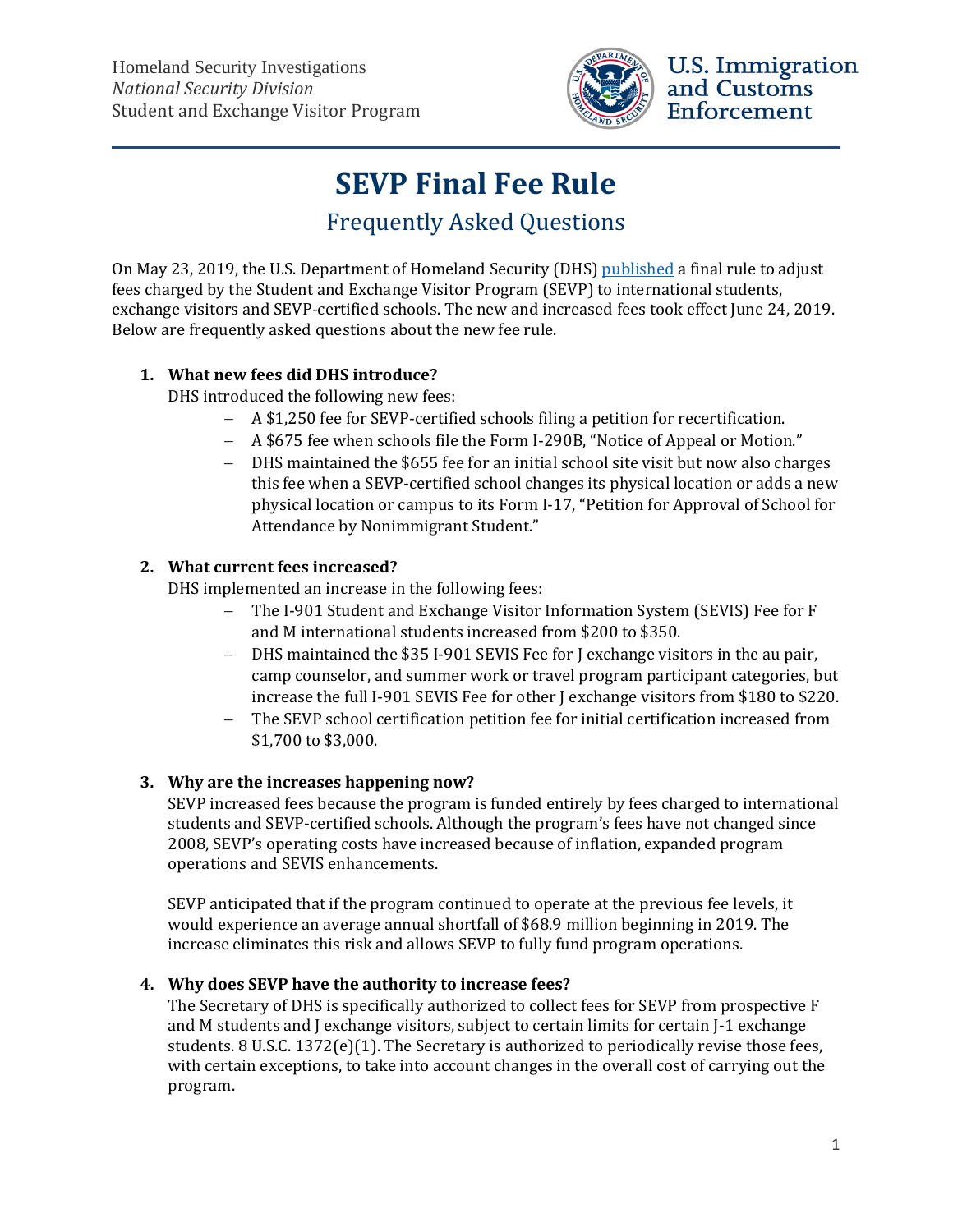

#### **5. What is SEVP responsible for?**

SEVP is the Homeland Security Investigations program that administers SEVIS. It ensures that government agencies have essential data related to nonimmigrant students and exchange visitors to preserve national security. SEVP provides approval and oversight to schools authorized to enroll F and M nonimmigrant students and gives guidance to both schools and students about the requirements for maintaining their status.

#### **6. What improvements will the fee increases go toward?**

In developing the fee rule, SEVP identified three key program priorities that need additional funds. The fees will continue funding for SEVIS enhancements, increase the number of SEVP adjudication personnel and provide additional oversight of SEVP-certified schools. In return, the increase in funding will help SEVP respond to stakeholder requests to improve the SEVIS user experience and decrease school petition processing times.

#### **7. How did SEVP determine its fees?**

By tracing the cost of SEVP's activities such as maintaining SEVIS and certifying schools, SEVP forecasted fee payments to determine an appropriate amount for each fee. In the fee development, DHS balanced the challenge of minimizing the costs to schools and students while securing funding to support SEVP activities.

#### **8. Why don't international students solely bear the cost of funding SEVP?**

To preserve national security, it is SEVP's mission to ensure that both students and schools are compliant with all federal regulations. Federal regulation require that both students and schools must pay the allotted fees to support the program's activities and operational costs. In the fee rule development, SEVP worked to establish an equitable distribution of costs between students and schools, minimizing the impact on both students and certified schools.

#### **9. Did SEVP review the comments on the proposed fee rule?**

Yes, SEVP reviewed all substantive comments received during the comment period for the proposed rule and responded to those comments in the final rule.

#### **10. When will SEVP increase its fees again?**

While there is no exact estimate of when SEVP will increase its fees again, SEVP is required to review its fee structure every two years. Not every biennial review will result in a revision to the fee structure. Since the 2008 fee increase, SEVP has reviewed its fee structure five times and this is the second time the program is seeking to increase its fees.

Should SEVP propose another fee adjustment in the future, please remember that all proposed rules go through an extensive internal drafting and vetting process and must comply with the federal rulemaking process, which gives the public an opportunity to provide comments via the Federal Register.

#### **11. What will my school/students specifically get from the increases?**

The fee increases will fund SEVP's continuous efforts to support national security and prevent immigration fraud by maintaining SEVIS, certifying schools to accept nonimmigrant